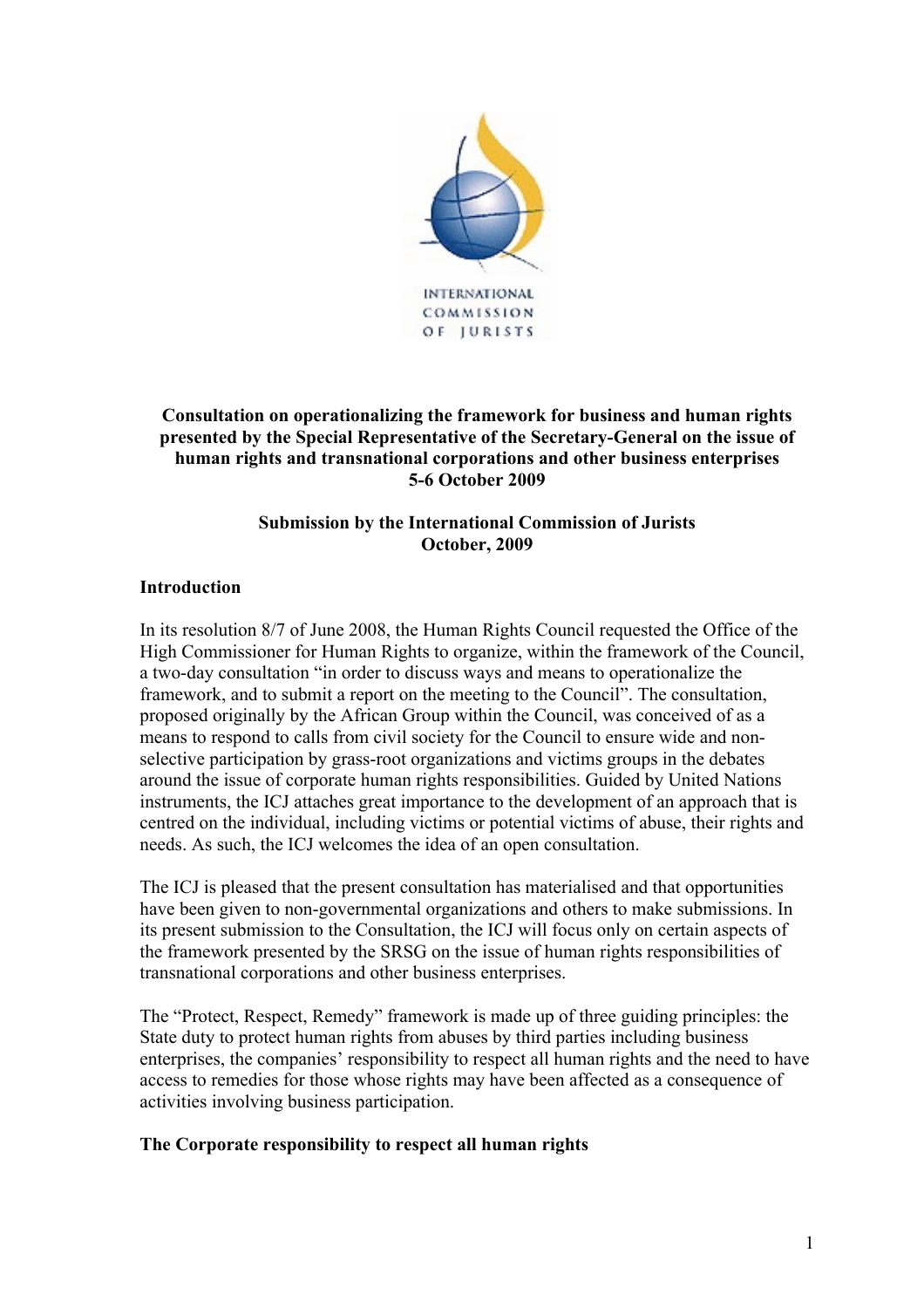The Human Rights Council has mandated the SRSG to "elaborate further on the scope and content of the corporate responsibility to respect all human rights and to provide concrete guidance to business and other stakeholders". Some of the key issues that deserve further elaboration in this context are the normative basis for such responsibility to respect human rights, the positive steps and actions that are necessarily inherent and the concept of due diligence.

### *A normative basis is necessary*

First, the ICJ firmly believes that a more normative approach should be adopted in respect to corporations responsibilities vis-à-vis human rights as opposed to a purely utilitarian approach. Firm standards are essential to circumscribe the tendency of companies to make potentially transitory decisions to observe human rights responsibilities primarily on the basis a cost-benefit analysis.

The argument that social expectations are the basis for the corporate responsibility is important insofar as these social expectations may serve as guidance to judges to decide on civil liability applying the test of what a reasonable person would do in particular circumstances of a concrete case. 1 However, from a human rights point of view it is insufficient to ground human rights responsibilities in such expectations, because these expectations change, can be low or high in certain societies and are themselves anchored on normative social values (about what is good or normal to do in the circumstances). For instance, certain societies are more tolerant to abuse of and/or discrimination against children, women or certain groups. These acts are also expected to occur and are seen as acceptable. Should these social expectations be the basis of human rights responsibilities?

That the UDHR provides a sound basis for human rights responsibilities of nonstate actors has long been accepted. The UDHR as a basis for human rights responsibilities of non-State actors is an approach that has been adopted by many special procedures of the UN Human Rights Council in relation to non-State armed groups. Thus, four Special Rapporteurs in a joint report on Lebanon and Israel, concluded that: "Although Hezbollah, a non-State actor, cannot become a party to these human rights treaties, it remains subject to the demand of the international community, first expressed in the Universal Declaration of Human Rights, that every organ of society respect and promote human rights ..." (A/HRC/2/7 para. 19). Justice Goldstone and nine other special rapporteurs have cited this approach with approval.2 The ICJ believes that the current work in this area by the SRSG would greatly benefit from a similar approach.

## *"Do-not-harm" and positive obligations*

The concept of corporations responsibility to respect has been premised largely on a negative obligation "not to do harm" or abstain from impinging into human rights of individuals and groups. However, it has been also stated that an obligation to abstain necessarily entails steps of a positive nature with a view to fully discharging the main negative responsibility. One of example that has been often cited is the duty of non

 $\frac{1}{1}$  See Submission by the International Commission of Jurists and JUSTICE (UK ICJ Section) to the United Kingdom Joint Parliamentary Committee on Human Rights, April 2009

 $^{2}$  A/HRC/10/22 para 22; Report of the UN Independent Fact Finding Mission on the Gaza Conflict, A/HRC/12/48, para. 302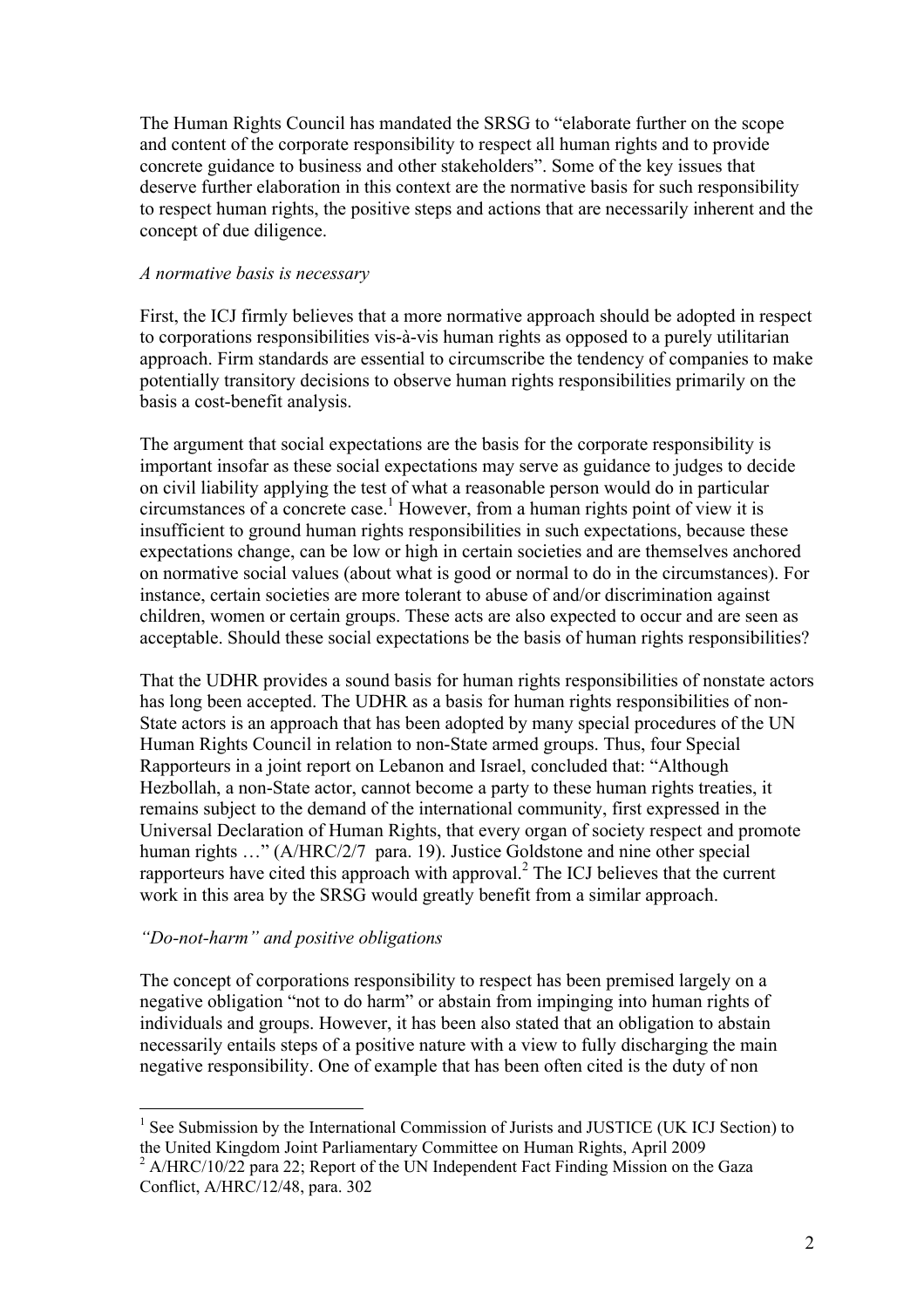discrimination the implementation of which requires the companies to proactively put in place policies and mechanisms that would promote equality and diversity but will also detect deviant conduct and discourage it in an effective manner. In this as in other similar cases, the main duty cannot be discharged if positive steps are not taken.

The responsibility of companies in many instances will go beyond "do no harm", and may under certain circumstances extend to responsibilities analogous to the obligations to protect and fulfil in the state responsibility context. For example, if a private company is undertaking a function intimately involved with protecting a human right, such as in the case of a private security company providing quasi-policing services, or fulfilling a right, such as a private medical clinic in respect of the right to health, the responsibilities of the company will be heightened. There are also special responsibilities in respect of companies that are publicly-owned or, being privately-owned, perform tasks that are public by nature. Beyond the discussion of public functions, there is an important corpus of law that defines the duties of States to protect certain rights in absolute terms when the concerned person is under the care and control of public authorities (e.g, prisoners, handicapped or medical patients in hospitals) or under the care of the employer in the case of labour law (e.g. employees inside the workplace). With regard to situations in which law (international, regional and national) establishes a duty of care for the employer or other private enterprise that does not necessarily perform a public function in respect to a person under its orders and/or control and trust, it would be important to identify the standards of conduct for private enterprises failure to observe which carries legal liability under national law.

### *Due diligence and complicity*

The SRSG has presented the concept of due diligence as central to his work. Among the factors that the SRSG calls on companies to consider when determining the scope of their due diligence obligations is the contribution to abuse they may make through their relationships with business partners, suppliers, State agencies, and other non-State actors.<sup>3</sup> This area is the particular focus of the ICJ Panel report on corporate complicity, which provides important insight into the civil and criminal liabilities of corporations for human rights violations not necessarily committed directly by the corporation. These cases present perhaps the greatest challenge to establishing a concise checklist of due-diligence obligations. After all, for the purposes of criminal or civil liability, the question of whether a corporation knew or should have known about its own conduct and the direct impact of those is likely to be a much clearer issue than whether the corporation knew or should have known about how their activities would impact human rights interests through their partners, subsidiaries, buyers, suppliers, etc.

The ICJ Panel Report in exploring the civil legal obligations of corporations in cases of complicity lays out the three principles of liability: Causation, Knowledge, and Proximity. Causation, itself is understood to exist in three circumstances: (i) where the abuses would not occur without the contribution of the company; (ii) where the company's activities exacerbate or contribute to specific abuses; and, (iii) where the company's conduct facilitates the abuses or changes the way the abuses are carried out. A corporation is

<sup>&</sup>lt;sup>3</sup> Special Representative of the Secretary-General on the issue of human rights and transnational corporations and other business enterprises, "Protect, Respect, and Remedy: A Framework for Business and Human Rights," U.N. Doc. A/HRC/8/5, para. 57 (Apr. 7, 2008), *available at:*  http://www.unhcr.org/refworld/docid/484d2d5f2.html.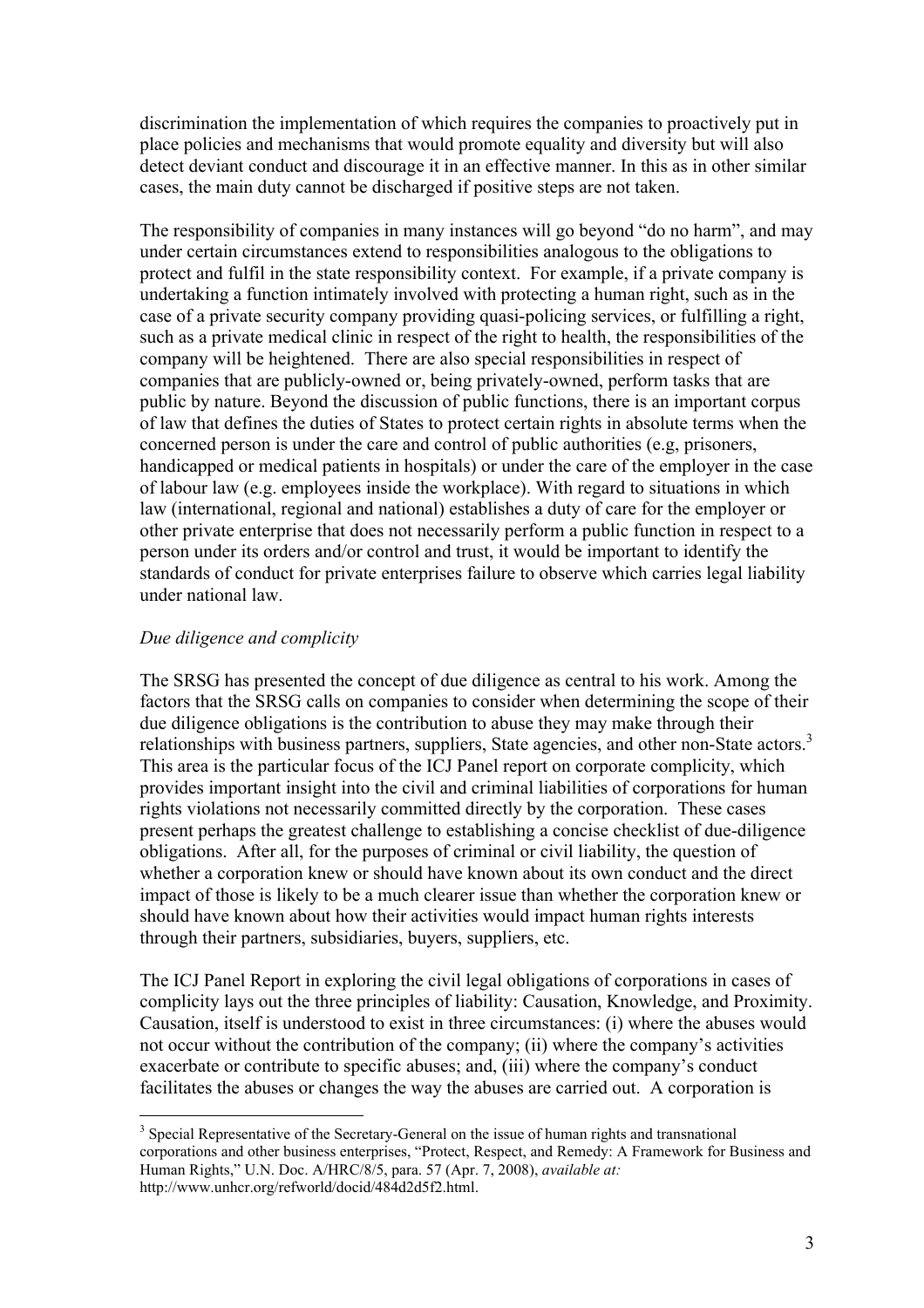understood to satisfy the second principle of liability if "[it] or its employees actively wish to cause the abuses or, even without desiring an outcome, they know or should know from all the circumstances, of the risk that their conduct will contribute to the human rights abuses, or are wilfully blind to that risk."<sup>4</sup>

What a corporation should know is precisely the subject of due diligence standards, and is dependant on a number of objective factors including what information is available to the company from its own past experience, its employees and consultants, as well as from the media and civil society.<sup>5</sup> The ICJ Expert Panel offers specific objective factors to be examined for determining whether a company or its officials knew or should have known about their involvement in human rights violations. They are in summary:

- 1) Information obtained through the company's own inquiries
- 2) Information brought to the attention of the company by an outside party
- 3) Unusual circumstances of a business transaction that raise suspicions
- 4) Duration of the business transaction
- 5) Position of the individual official within the company<sup>6</sup>

Likewise, the Report recommends that the corporation consider the following additional factors when conducting due diligence into the risks of human rights violations:

- 1) Do the actors involved have a track record of human rights abuses?
- 2) Does publicly available information draw attention to the risk of abuses in the situation or general context?
- 3) Does information available to experts familiar with the context, situation, place, and/or actors concerned, point to risks of abuse?<sup>7</sup>

Whether the company should know of a risk is also dependent on "whether a reasonable person in the company's shoes would have undertaken an inquiry as to the potential risks involved in his or her conduct, and as a result would have foreseen the risk of harm."<sup>8</sup> Generally, the more serious or more probable a certain risk is, the more likely it is that the corporation should know about it. Additionally, whether the company should know is related to the third principle of Proximity, which is defined to include geographic closeness as well as the duration, frequency, intensity and/or nature of the connection, interactions or business transactions concerned. As the Panel stated: "The closer in these respects that the company or its employees are to the situation or actors involved the more likely it is that the company's conduct will be found in law to have enabled, exacerbated or facilitated the abuses and the more likely it is that the law will hold that the company knew or should have known of the risk."<sup>9</sup> Accordingly, the greater the proximity of these

 $\frac{1}{4}$ <sup>4</sup> Corporate Complicity & Legal Accountability, Vol 1: Facing the Facts and Charting a Legal Path, International Commission of Jurists Expert Legal Panel on Corporate Complicity in International Crimes, 9  $(2008)$ 

<sup>5</sup> Corporate Complicity & Legal Accountability, Vol. 3: Civil Liability, International Commission of Jurists Expert Legal Panel on Corporate Complicity in International Crimes, p. 17 (2008).

 $6$  Corporate Complicity & Legal Accountability, Vol 1: Facing the Facts and Charting a Legal Path, International Commission of Jurists Expert Legal Panel on Corporate Complicity in International Crimes, p.

<sup>22, 23 (2008).&</sup>lt;br><sup>7</sup> Corporate Complicity & Legal Accountability, Vol. 3: Civil Liability, International Commission of Jurists Expert Legal Panel on Corporate Complicity in International Crimes, 18 (2008). <sup>8</sup> *Id.* at 18. <sup>9</sup> *Id*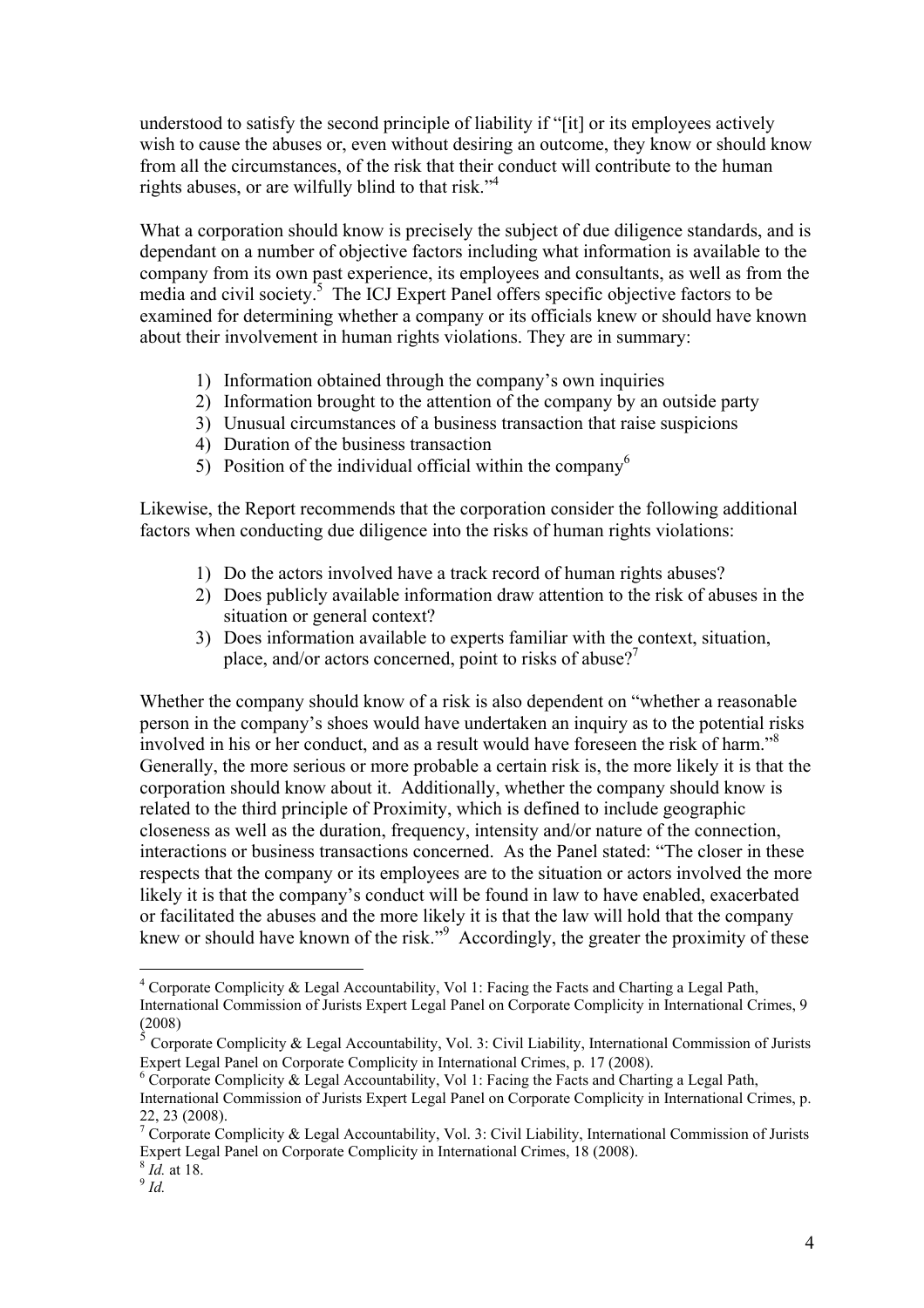relationships, the greater will be the companies' due diligence obligations with respect to its partners.

Once a company learns of a risk, it must determine how to address that risk. In an ideal world, where risks could be calculated perfectly and mitigated completely without cost, a corporation would be obligated to eliminate any and all possibilities of committing or being complicit in violations of human rights. In reality, however, obtaining information can be costly, and risks cannot always be identified with precision or mitigated completely. The negligence framework for civil liability recognizes these realities and again employs the reasonable person standard with regard to required action.

Whether a company has acted reasonably will depend upon three main factors: i) the probability of harm; ii) the severity of the harm; and, iii) the preventative measures available to the company.<sup>10</sup> As these factors increase in magnitude, so too does the corporation's responsibility to mitigate the risk. The concept of proximity, with respect to both the perpetrator and the victim, re-emerges here as an important component in determining whether preventative measures were available to the company. This is because, "the closer the company, the more likely it is that it will have the power, influence, authority or opportunity necessary for its conduct to have a sufficient impact on the conduct of the principal perpetrator…"<sup>11</sup> Thus, ICJ Panel concluded: "[I]t is generally true, both in relation to acts and omissions, that the closer a company's relationship with a victim including in real time and space or the more intertwined the company is with the principal perpetrator, in terms of length and depth of the relationship, the more likely it is that a court will find that the company should have taken particular positive steps to avoid the risk of harm from materializing."<sup>12</sup>

As the SRSG continues to explore and define the due diligence obligations of corporations in the context of his mandate, the ICJ hopes that the framework, as summarized here and laid out in greater detail in the Corporate Complicity and Legal Accountability Expert Report, proves to be a useful tool for clarifying the duty to investigate and mitigate the risk being complicit in the commission of human rights violations.

#### **Access to effective remedies**

A commitment to corporate accountability for human rights requires a commitment to consistent and reliable enforcement of those rights. Adequate deterrence and the interests of justice require that victim's grievances be heard and that appropriate and binding remedies be available. It is a general principle of law that all rights require effective remedy in the event of their infringement. For a remedy to be effective it must be prompt, accessible, and be decided by an independent authority, meaning a judicial authority in respect of gross or serious abuses.

<sup>&</sup>lt;sup>10</sup> For a discussion of these factors, see generally id. at 19-21.<br><sup>11</sup> Corporate Complicity & Legal Accountability, Vol 1: Facing the Facts and Charting a Legal Path, International Commission of Jurists Expert Legal Panel on Corporate Complicity in International Crimes, p.

<sup>24 (2008)</sup> <sup>12</sup> Corporate Complicity & Legal Accountability, Vol. 3: Civil Liability, International Commission of Jurists Expert Legal Panel on Corporate Complicity in International Crimes, p. 19 (2008).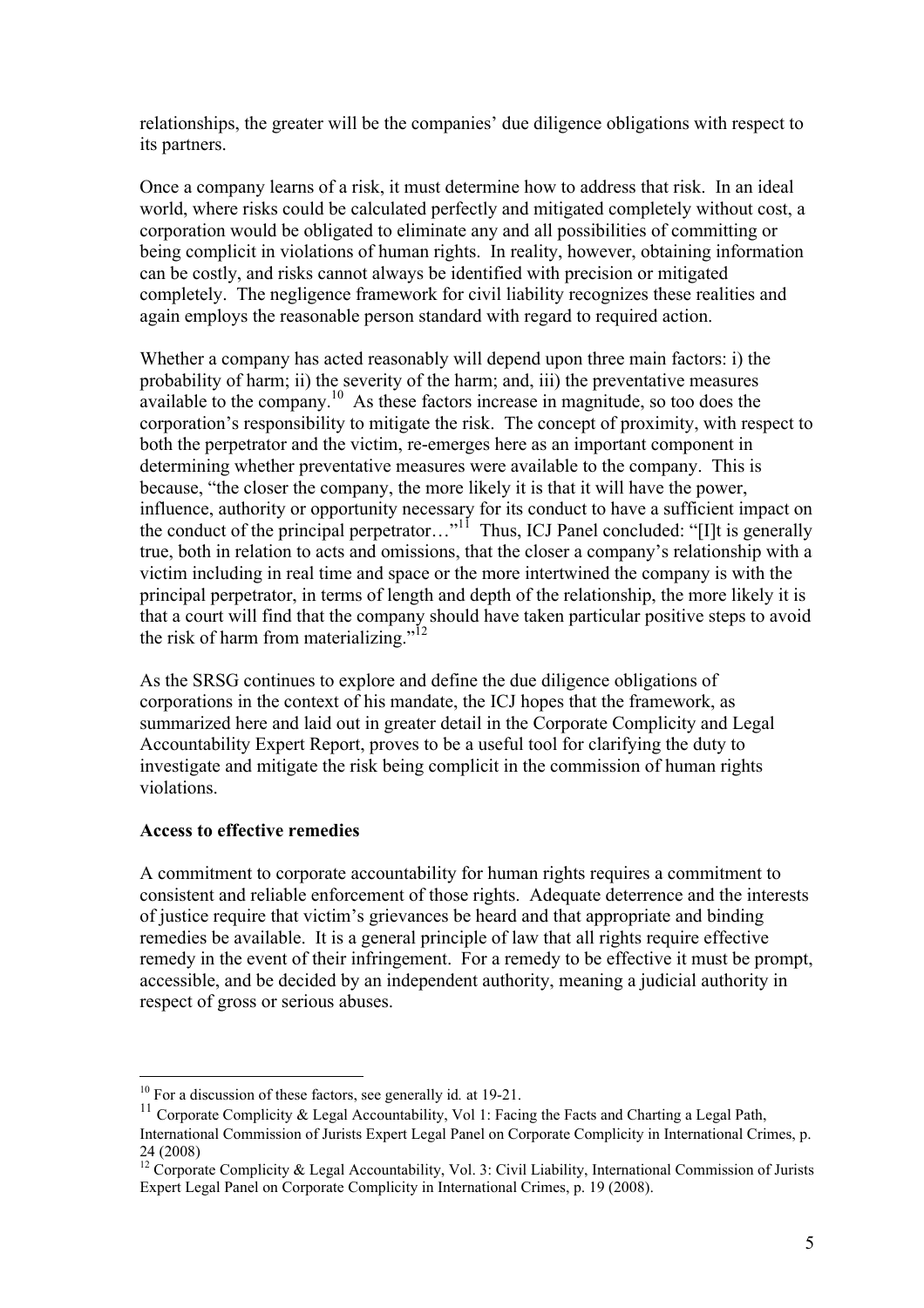The SRSG has determined that the current regime for holding corporations accountable for their violations based on national judiciaries and a patchwork of various international mechanisms is insufficient.

National judiciaries are currently the most important mechanism for corporate accountability. But national regimes for enforcing corporate liability are typically weakest where they are needed most. A 2006 survey by the Special Representative to the UN Secretary General on the Issue of Human Rights and Transnational Corporations found that the bulk of serious human rights violations committed by corporations occur in developing countries.<sup>13</sup> The will to pass and enforce laws against corporations is often lacking in these states, though, as they are wary of the effect that enforcing liability may have on their ability to attract foreign direct investment.<sup>14</sup> Those developing countries with the will to prosecute violations often lack the institutional capacity to do so.<sup>15</sup>

The ICJ has followed with great interest the evolution of discussions in this area because of its mission and experience in promoting and safeguarding the rule of law and the independence of the judiciary in the promotion and respect of human rights. Since its foundation the ICJ has worked with the judiciary and judicial institutions and serves as a forum for judges and lawyers.

#### *National judicial remedies*

In December 2008- at its congress in Geneva- the ICJ launched an initiative on access to justice for corporate involvement in human rights abuses. This project is the largest of its kind in terms of resources and scope. It aims to study in depth 10 countries distributed across all continents and survey the legislation and practice of up to 10 more. For each study there will be one national workshop in which judges, prosecutors and lawyers will test the content, conclusions and recommendations. Some of these workshops will have a sub-regional character congregating representatives from neighbouring countries. The process is meant to result in the establishment of a global agenda that will provide principles for action and highlight the reforms that are needed.

The following paragraphs provide a brief preliminary list of issues that have been highlighted in the draft studies that the ICJ has received so far.

Legal redress for instances of corporate involvement in human rights abuses often faces obstacles of varied nature, some of them substantive and others of a more procedural nature. Obstacles to justice in this area also correspond to general obstacles to access to legal remedies that are aggravated in the context of abuses involving big corporations and communities. While of a general nature, the relevance of these kinds of obstacles should not be overlooked in an approach that aims at exploring and recommending avenues of redress for victims. There also obstacles of a more specific nature that arise mostly in the context of disputes between corporations and individuals or communities. These also deserve careful consideration.

<sup>&</sup>lt;sup>13</sup> Special Representative of the Secretary-General on the issue of human rights and transnational corporations and other business enterprises, "Protect, Respect, and Remedy: A Framework for Business and Human Rights," U.N. Doc. A/HRC/8/5 at para.16 (Apr. 7, 2008) <sup>14</sup> *Ibid para.* 14-15. <sup>15</sup> *Ibid*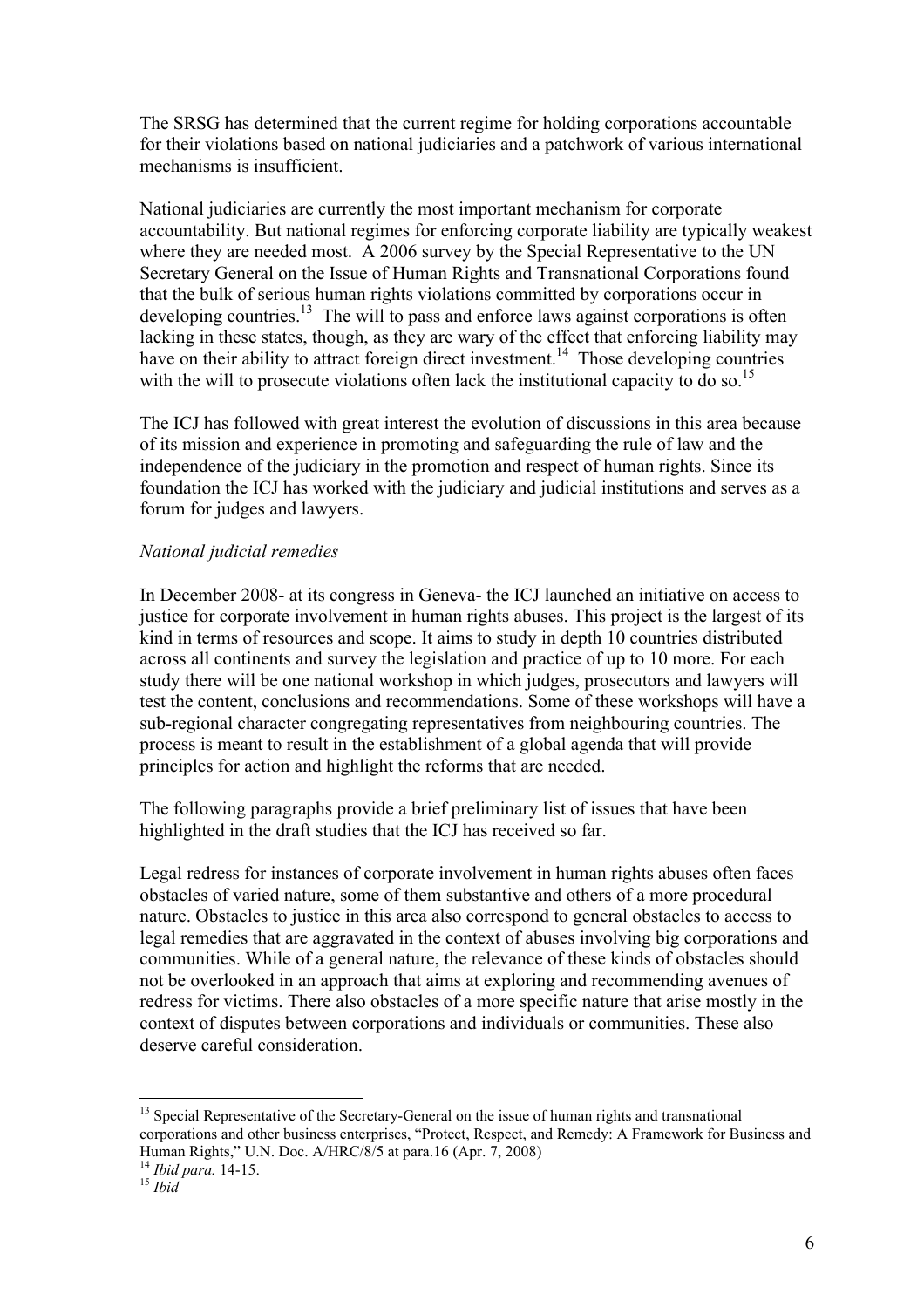Among the relevant general obstacles, attacks on the independence of the judiciary, corruption, lack of investigative and other capacity and problems with enforcement of judicial decisions are among those more frequently cited in the ICJ draft studies for the Democratic Republic of the Congo, Nigeria, the People's Republic of China, Poland and South Africa.<sup>16</sup>

*Judicial independence*- An ongoing case before the courts of Ecuador that has attracted wide international attention, that between the indigenous communities and the oil company Texaco/Chevron, highlights the issues in relation to the *independence of the judiciary*. Recently, Texaco/Chevron made public video footage that allegedly shows the judge of the case involved in a case of misconduct. The judge and the plaintiffs' legal counsel argued that the video footage showed nothing that could be interpreted as corruption or misconduct, but the allegations served to support the company in pressing its long running claim that a fair trial in full respect of due process for the company is not possible in Ecuador.17 The judge stepped down to allow the proceedings to continue, but challenges to the integrity of the judicial system continue and there are claims on both sides that judicial independence is at threat.

Issues of judicial independence are also at the core of the many obstacles victims of corporate abuse face in countries such as DR of Congo and the PR China. In China, the judiciary is considered not to be independent and the ruling Communist Party is said to exercise supervision and control of it, which prevents them from developing independent and consistent interpretations of the law. Judges, as well as other persons with power and influence belong to the Communist Party and courts can be required by the Supreme Court to collaborate with local authorities in maintaining social stability. The work of lawyers is subject to the supervision of the State, which constitutes a severe limitation on the independent exercise of the legal profession. Lawyers who are willing to take cases that are sensitive to local authorities and powerful businessmen are reportedly harassed and even physically attacked.

*Corruption*- This is a pervasive problem in many countries under study, for instance in Nigeria, China and the DR of Congo. Although the salaries of Congolese judges have recently been raised, a culture of corruption remains in place. One example is the set of practices relating to the obtaining of legal aid. Under Congolese law the provision of such aid requires a certificate of indigence, which in principle should be obtained free of charge, but judicial offices in practice charge an amount that makes it impossible for many to get such aid. In some countries where there is an absence of free media and mechanisms to ensure transparency, such as in China, foreign companies reportedly use bribes and influence on public official and judicial officials because they do not have confidence in the fairness of the legal system. Issues of corruption arise dramatically in countries where freedom of the press is suppressed and where institutional checks and balances are weak.

*Lack of or weak investigative and judicial capacity*- Most countries under study report serious lack of capacity to deal with the complex issues involved in cases concerning

<sup>&</sup>lt;sup>16</sup> Due to the preliminary nature of the findings and the fact that each country study is in draft form, references of sources about the reported practices are not given here but will be given in the final version of each study.

<sup>&</sup>lt;sup>17</sup> The positions of the two parties are available at www.amazonwatch.org, www.texacotoxico.org and at http://www.chevron.com/ecuador/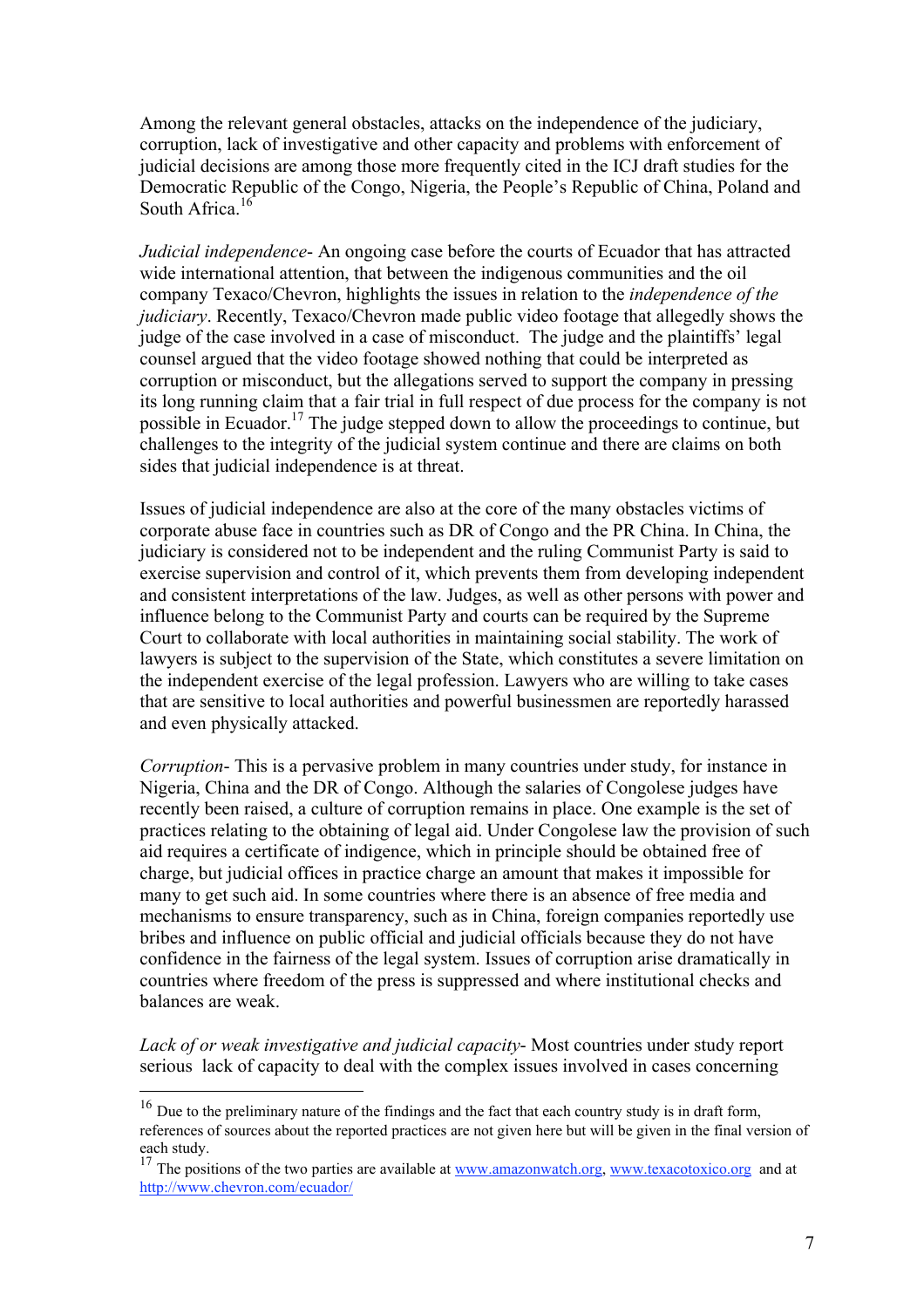transnational corporations and human rights abuses. Capacity limitation includes problems in relation to knowledge of relevant legal provisions, methods and techniques of investigation and resources and infrastructure. These problems are aggravated in the case of developing countries, and especially those that are going or have gone through periods of protracted conflict such as DR of Congo and Colombia.

Issues of lack or weak capacity extend to problems of collaboration between the various actors of the investigation and justice system in each country. In cases of abuses involving companies, there are often civil servants such as labour inspectors or others, police officers, investigating judicial officials, prosecutors and judges that may eventually be involved at different stages of the process. Lack of clarity or deficiencies in the role of any of them may affect the functioning of the others and the whole system.

One area in which lack or weak capacity is glaring is in the context of gathering the necessary evidence to make even a *prima facie* case that an abuse involving a corporation has been committed. Frequently, the transnational structure of the corporation, its operation through subsidiaries or contractors and the rules concerning separate legal personality impose additional challenges to the indigenous investigatory capacity of all countries, including even the most developed ones such as the Netherlands.

*Enforcement*- Lack of enforcement of judicial decisions is another general feature present in many of countries under study and it is most serious in several developing countries even when these have independent and effective judiciaries such as in India. In the DR of Congo, for instance, only an approximate of 30 per cent of civil judgements are enforced. Enforcement costs through judicial channels amount to 6 to 10 per cent of the awarded compensation. In other countries, corruption and lack of cooperation from authorities result in poor enforcement of judicial decisions.

Among some of the most relevant issues concerning access to justice that are specific to cases involving companies are the following.

*Legislation*- Although many countries have a relatively developed legal system with sophisticated liability provisions, including in some cases newly-establish liability for corporations as such, the concept of legal liability as it attaches to companies or legal entities is still largely underdeveloped. This applies in particular to the issue of criminal liability where conceptual and doctrinal objections remain in most countries and, to some extent, at the international level. In this respect, Justice Ian Binnie, a member of the Supreme Court of Canada and ICJ Commissioner, has stated:

"The conceptual difficulties with criminal liability appear to have been overstated. While interesting, they do not pose an insurmountable obstacle. There are wellestablished tests for attributing the conduct of directing minds to corporate entities. Legal systems around the world have successfully extended and modified principles of civil and criminal liability to corporate entities. Attribution even of criminal culpability for certain *men rea* offenses is now increasingly common through proof of the misconduct of the directing minds. Problems at the international level can be addressed in the same way."18

<sup>&</sup>lt;sup>18</sup> "Legal Redress for Corporate Participation in International Human Rights Abuses- A Progress Report" by Justice Ian Binnie, In *The Brief*, Summer 2009, vol. 38 No. 4, p. 44 at p. 46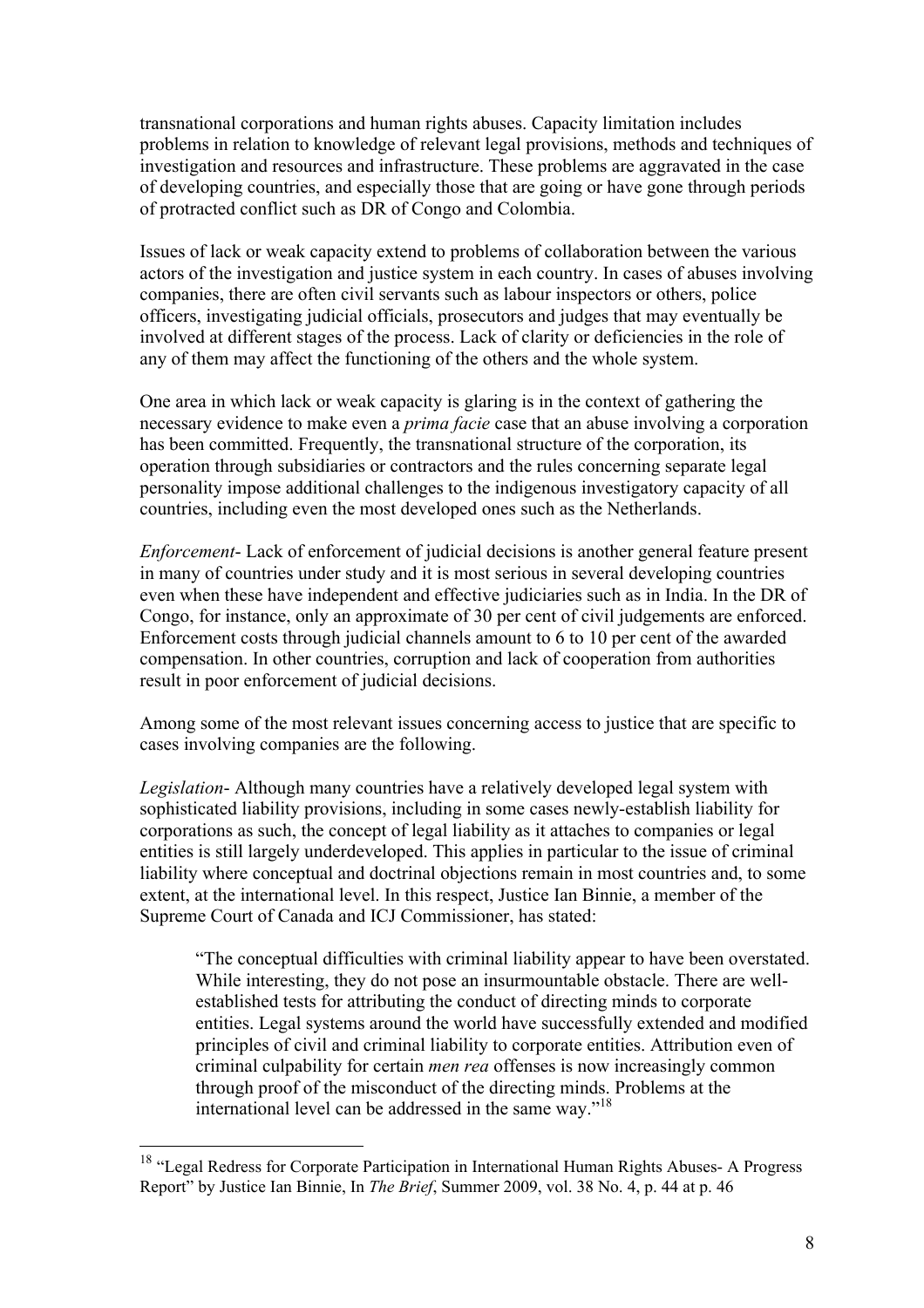However, certain countries, such as South Africa, appear to present sophisticated legal liability systems, possibly available also for foreigners, that are still to be explored and tested by victims or their legal counsel.

*Limitations to available legal action*- In many countries there is no available means for collective legal action by groups of affected individuals (called in certain countries "class action"), which appears to deny an important avenue of redress for communities or groups that are jointly or similarly affected by activities of transnational corporations in their regions. Similarly, although the concept of public interest litigation has become widespread, its existence in legal instruments and its use in certain countries may be called into question. For instance, in China, public interest litigation does not exist as such but still it is referred to as a potential avenue of redress.

In some countries the victim's capacity to start legal action is severely limited by the enactment of criminal legislation or procedural law that provides extraordinarily broad protection to the so-called "national interest" or even "national security". State involvement in the relevant abuses is a common feature in these cases.

*Fairness and equality of arms*- The principles of fairness and equality of arms are part of most legal systems of the world but their application in the context of cases concerning powerful corporations and poor/weak communities or individuals, in other words, between parties that are inherently unequal poses challenges to procedural law and the judicial role. In certain countries, such as Poland, the law contemplates tools for the judge to take decisions to make possible the equality of arms in practice. Such tools include the possibility that the judge acts *motu proprio* and not only at the request of the parties to issue certain orders to move the process forward, to shift the burden of proof in certain circumstances or to cure procedural deficiencies born out of lack of knowledge or resources of one of the parties. Traditional labour law also contemplates an active role for the judge in protecting the integrity of the proceedings and its fairness for both parties in the interest of justice beyond the interests of the parties to the dispute. However, there are indications that in this area as in many others, judges either do not have adequate means to exercise their powers or are reluctant to do so..

Another aspect that may work as an obstacle to access to justice in this context is the asymmetrical access to information, and in particular information on the pertinent legal processes and avenues, by the parties to the disputes. Often, poor and uneducated groups do not know the intricacies of the justice system or the relevant legal provisions that protect their rights. Further, legal counsel, when available, is poorly trained with limited access to key legal resources. The best trained and equipped law firms are often hired by corporations or have some connexions with them that create a conflict of interest for them to act in representation of victims to sue companies. Top legal professionals are not attracted by conditions of work in representation of the poor.

*Difficulties in gathering and protecting information and evidence*- In some countries discovery can be ordered by the judge and is a necessary part of civil proceedings. However in other countries the burden of proof is for the party that alleges a particular point of fact to provide the necessary proof. This could be a major difficulty in certain cases where most information, including documentation, is in the possession or under the control of the corporation. Generally, corporations will not readily grant access to the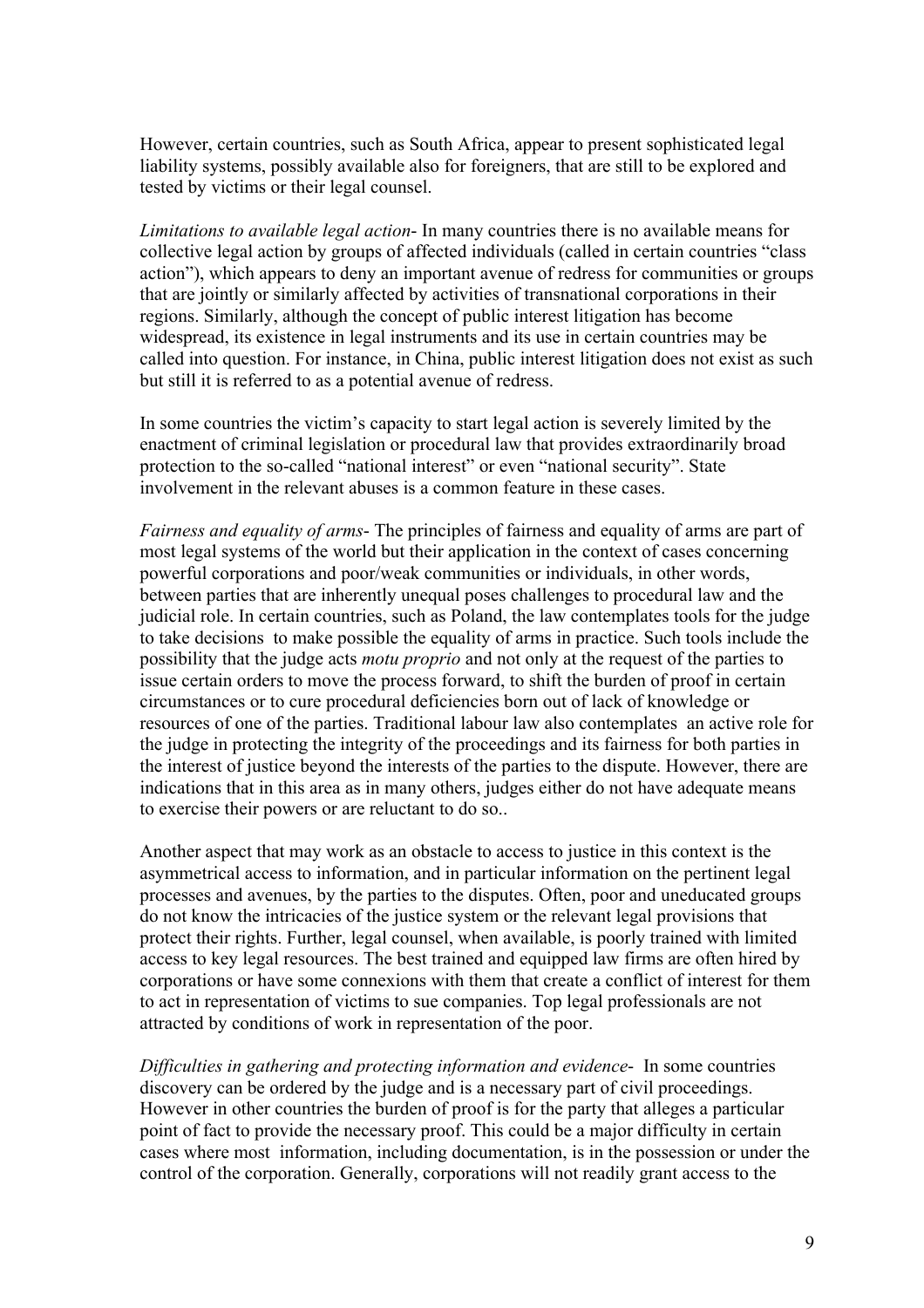company's premises or employees when they see a potential threat of legal liability and in many cases, such as in Poland, reports indicate practices of intimidation of witnesses, especially when they are still in an employment relationship with the company in question. The lack of adequate legislation that protects potential witnesses and whistleblowers in many jurisdictions creates an atmosphere in which collaboration with justice and the search of the truth is strongly discouraged.

*The practice of settlements outside court*- Settlements outside court have become a common practice and even a principal motivation for civil litigation against companies. By definition companies fear bad publicity and the association of its brand with acts reproachable in the eyes of the public and consumers. Typically settlements involve the payment of important amounts to the plaintiffs but without the company recognising responsibility in the wrongdoing. It is also the practice that the settlement will end all legal proceedings whether active or prospective. In view of these considerations, questions could be raised whether settlements out of court are to be left largely unregulated or unsupervised by the judge who has the interest of justice as a primary concern.

In a similar vein, the ICJ draft studies for India, Congo and Nigeria reveal that many people still use intensively traditional mechanisms of justice or dispute resolution. In many cases, the outcome settlement may not be reached through proceedings respectful of fundamental due process guarantees and in some others settlement may be reached under social pressure. After all, traditional or informal dispute resolution mechanisms are run by the communities themselves and are therefore subject to the particular power relations within the communities in question. Some information indicates that companies or company's agents may have been using some of these mechanisms to achieve rapid and more satisfactory arrangements with certain groups. This is an area that requires further study and in which any conclusions at the present stage would be premature

#### *Towards international remedies*

Current international corporate accountability mechanisms are also deficient, resulting in a "patchwork...[that is] incomplete and flawed."<sup>19</sup> The decentralized National Contact Points established to review compliance with OECD Guidelines for Multinational Enterprises fail to provide redress to victims, apply the Guidelines unevenly, are only available for corporations based out of forty countries, and often fail to report the outcomes of investigations.20 The International Labour Organization subcommittee established to monitor its Tripartite Declaration of Principles for Multinational Enterprises fails to entertain disputes, while the UN Global Compact's process for encouraging the resolution of violations is informal and largely promotional.<sup>21</sup> Other multi-stakeholder mechanisms are emerging, but they are highly contextual and not comprehensive.22 Ad hoc arrangements between civil society and corporations to investigate corporate abuses are also rare and may lack consistency of methods and

<sup>&</sup>lt;sup>19</sup> "Protect, Respect and Remedy..." para 87.<br><sup>20</sup> *Ibid para* 98.<br><sup>21</sup> UN Global Compact, Note on Integrity Measures,

http://www.unglobalcompact.org/AboutTheGC/integrity.html

<sup>&</sup>lt;sup>22</sup> For example, the Voluntary Principles on Security and Human Rights promote corporate human rights risk assessments and training of security providers in the extractive sector, and the Kimberley Process Certification Scheme works to stem the flow of conflict diamonds.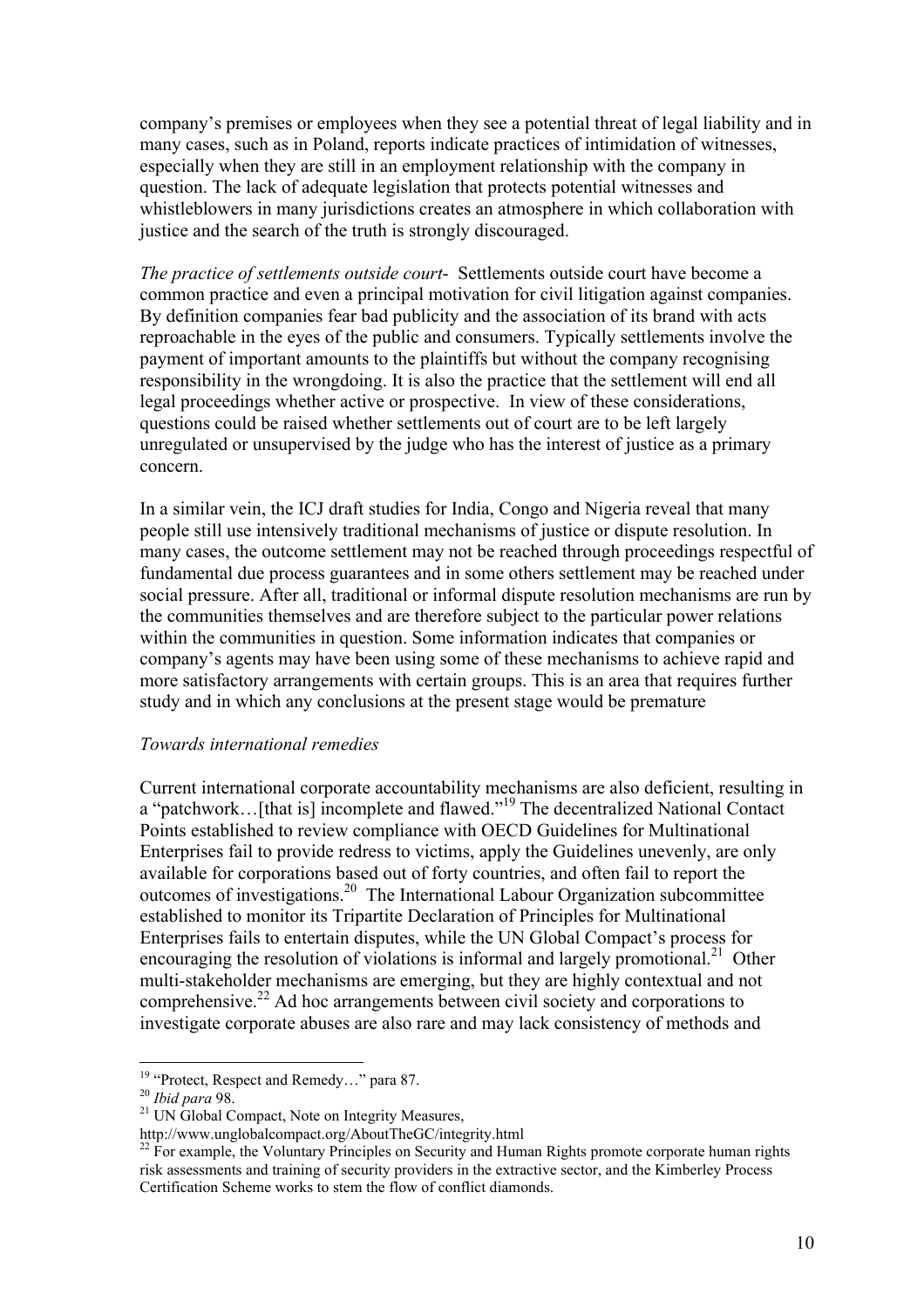standards. Their success depends largely upon the corporation's willingness to engage, and on the social groups' capacity to name, shame, and pressure the corporation. Nonbinding codes of corporate conduct are often weak and frequently unobserved and do not generally provide for strong monitoring systems. 23 Other international human rights mechanisms are also insufficient for the purposes of providing redress to victims and deterring corporate abuses. $24$ 

Given the deficiencies of the current system, discussion of additional accountability mechanisms or an alternative regime is warranted. Below, one of such alternatives is outlined but there are others that need to also be explored.

*Expansion of the Jurisdiction of the International Criminal Court?-* The ICC's jurisdiction currently applies only to individuals, including potentially corporate officials, but it does not extend to corporate entities themselves.<sup>25</sup> Enlarging the Court's jurisdiction to criminally prosecute corporations has the potential to substantially increase the deterrence and remedial functions of the Court and of criminal law in general. The ICC currently has the power to levy fines and penalties against perpetrators.<sup>26</sup> If corporations fell under the Court's jurisdiction, reparations might come from the corporate account rather than any individual officer accused, thus increasing the potential available funds for reparations. Furthermore, expansion of the ICC jurisdiction to corporate entities would better serve the interest of justice in some cases. As the ICJ Panel on Corporate Complicity concluded: "[I]t might be more appropriate to hold a corporation responsible rather than a corporate official, if the commission of the crime had been facilitated by an explicit and collective decision of the management of a company."<sup>27</sup> Lastly, while corporations themselves cannot be jailed, they could be subject to specific orders to change internal policies.<sup>28</sup> The public attention that would result from a conviction would create significant additional incentives to improve business culture.<sup>29</sup>

Criminal accountability for corporate entities is not a novel concept under criminal law.<sup>30</sup> However, a proposal to extend the ICC's jurisdiction to private corporations was not adopted during negotiations of the ICC Statute.<sup>31</sup> It appears that the main reasons for such an outcome had to do more with lack of time for a thorough consideration of the matter rather than with substantive objections of a conceptual or doctrinal nature. Successfully re-introducing such proposal in the discussions of the States Party to the Rome Statute over the course of the next year would require overcoming the obstacles

<sup>31</sup> *Id.* at 56

 <sup>23</sup> Steven Ratner, *Corporations and Human Rights: A Theory of Legal Responsibility*, 111 *YLJ* 443, p. 532 (2001).

 $^{24}$  International human rights treaties and their review mechanisms are binding only on the states that ratify them. States that could be found to have failed to act to prevent abuses may be unwilling or unable to fulfill their obligation for the reasons discussed above. *Id.* at 461-63. In some cases, such as in South Africa during Apartheid, the state may even be an active participant in the abuses. *Id.* at 462. <sup>25</sup> Art. 25(1), ICC Statute.

 $^{26}$  Art. 79, ICC Statute.

<sup>&</sup>lt;sup>27</sup> Corporate Complicity & Legal Accountability, Vol. 2: Criminal Law and International Crimes, International Commission of Jurists Expert Legal Panel on Corporate Complicity in International Crimes, 56 (2008).<br><sup>28</sup> *Id.*, at 59<br><sup>29</sup> *Id.* 

<sup>&</sup>lt;sup>30</sup> For example. France recognizes that private entities such as corporations can be found guilty crimes. *Id.*, at 57 and accompanying note.